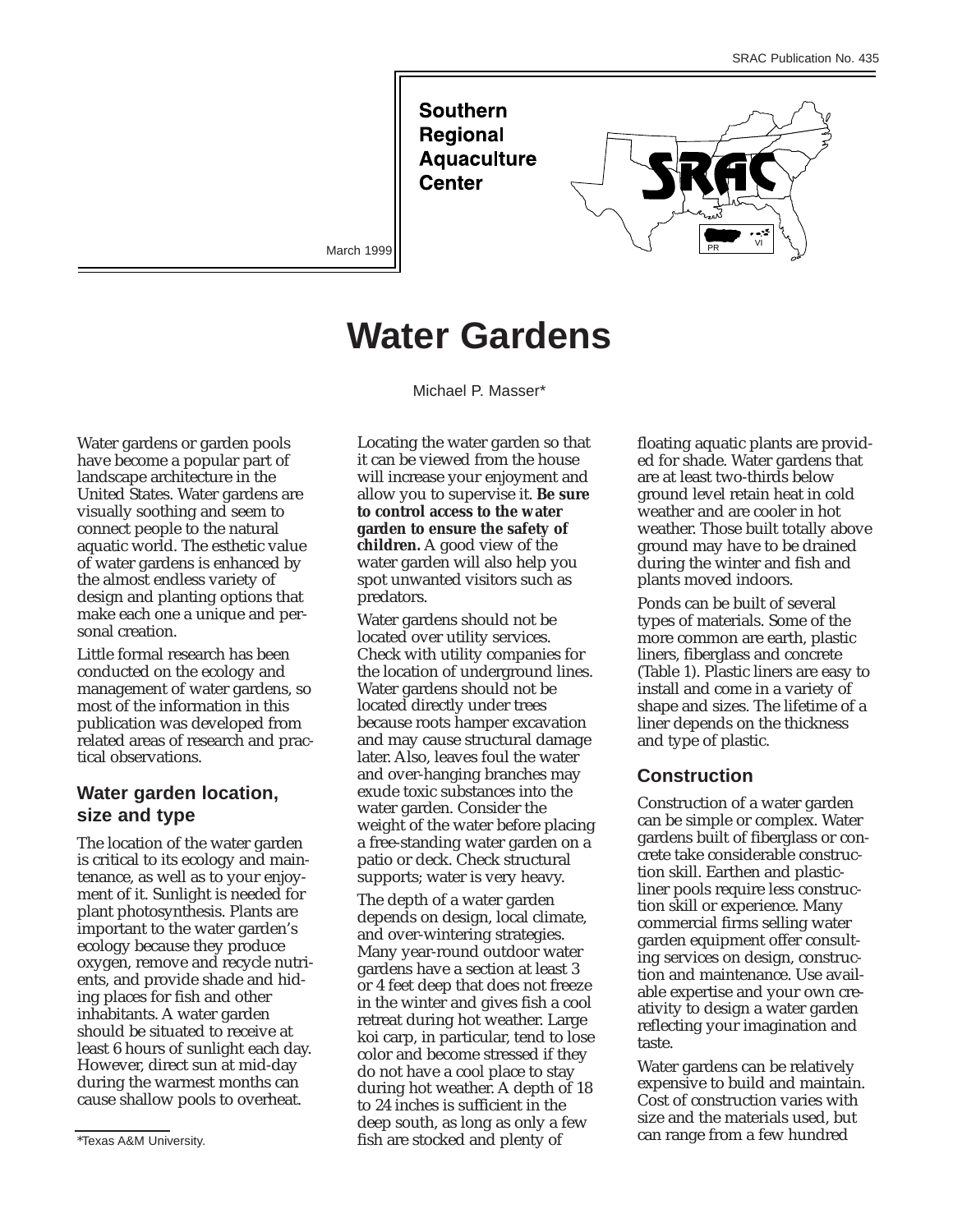| Table 1. Typical construction materials for water gardens. |                                                                |                                                                          |                                                                                               |  |  |
|------------------------------------------------------------|----------------------------------------------------------------|--------------------------------------------------------------------------|-----------------------------------------------------------------------------------------------|--|--|
| Pool type                                                  | <b>Advantages</b>                                              | <b>Disadvantages</b>                                                     | <b>Special considerations</b>                                                                 |  |  |
| learthen                                                   | inexpensive, especially<br>for larger pools                    | seepage, wild plants may<br>become established                           | soil must have a high clay<br>content                                                         |  |  |
| Iflexible liners                                           | ease of construction                                           | possible punctures, must be<br>pumped or siphoned to drain               | type of liner will determine<br>lifetime, usually 10 to 20 years                              |  |  |
| fiberglass/plastic                                         | durable, long life                                             | shallow, not the best habitat<br>for large fish, good for plants<br>only | very small pools could be<br>moved inside during the<br>winter, can crack if water<br>freezes |  |  |
| <b>concrete</b>                                            | very long life, can be<br>constructed with<br>decorative tiles | expensive, can crack and<br>leak, must be cured                          | may need to be coated with<br>epoxy or pool paint to stop<br>leaching of minerals             |  |  |

dollars to many thousands of dollars. Construction plans should be reviewed by local governmental agencies (e.g., Building and Zoning) to ensure that the proposed pool complies with all building codes. For example, all electrical service should have ground-fault interrupt circuits. Permits may be required. Water gardens deeper than 18 inches may be considered an "attractive nuisance" by insurance companies and may need to be within a fenced area. Check with your insurance company before construction.

Water gardens may be irregular or geometric in shape. Irregularly shaped water gardens have a natural look, while the geometric shapes appear more formal. Before you start construction, try laying out possible water garden designs using a garden hose or rope.

Before construction, plan where pipes, filters, water pumps, etc. will be located and how they will be concealed. Plan where electrical and water lines should be placed for night lighting, pumps, fountains or waterfalls, and set foundations for such structures as stepping stones, a walking bridge, or the base of a fountain. Plan how the water garden will be drained. Make sure the bottom slopes so the water will drain to a point where it can be siphoned or pumped. Constructing a catch basin (usually 6 to 12 inches deep) in the deepest part of the water

garden will concentrate fish during drainings and make it easy to capture them.

Rainwater run-off can cause problems in excavated water gardens, so make sure that run-off water does not flow into the water garden. Run-off water can allow fish to escape, introduce chemical contaminants, cause muddiness, and may cause oxygen problems. If the surrounding terrain is higher than the water garden, a berm may be required to direct run-off water away from the garden. Another problem can be rainwater saturation of the soil under the water garden, which can cause it to overflow or float out of the ground. To avoid this problem, construct special drainage systems under the pool.

Vertical sides let detritus (dirt, leaves, etc.) build up along the edge of the pool bottom, so sides should be tiered and/or sloped to move detritus toward the deepest part of the pool where it can be cleaned out. A common construction method is to cut pool sides into two or three tiers, each about 12 inches wide. Tiers help to hold liners in place and provide ledges for plants and other decorative items.

To protect a liner from being punctured by roots and rocks, firmly compact the dirt along the pool sides and bottom and covered it with sand and/or old carpeting before installing the liner.

Borders of flagstone, brick, or wood decks overhanging the

water by 1 to 2 inches help conceal liner edges and hide pipes, wires and equipment. The water garden's interior may be decorated with sand, gravel or rocks.

Much of the enjoyment of owning a water garden is in designing and landscaping the pool and the surrounding area. Consider using rocks of varying colors and shapes, fountains, waterfalls, windmills, underwater lighting, islands, bridges, and surrounding flower gardens.

Some designers landscape around water gardens with arches, gates, fences, and even gazebos to enhance their beauty

Remember to level your pool accurately! Otherwise, the water garden may end up with an exposed area at one end and water about to overflow at the other end.

## **Water**

#### **Quality**

Whether your water garden is a plastic tub or an aesthetic wonder, good water quality is essential. Poor quality water makes the water garden less attractive and can harm fish and plants. Once the basics of water quality are understood, maintenance will require a minimum of time.

The first consideration is a supply of good quality water to fill the pool. The most common sources are city water and well water. Surface water from a creek or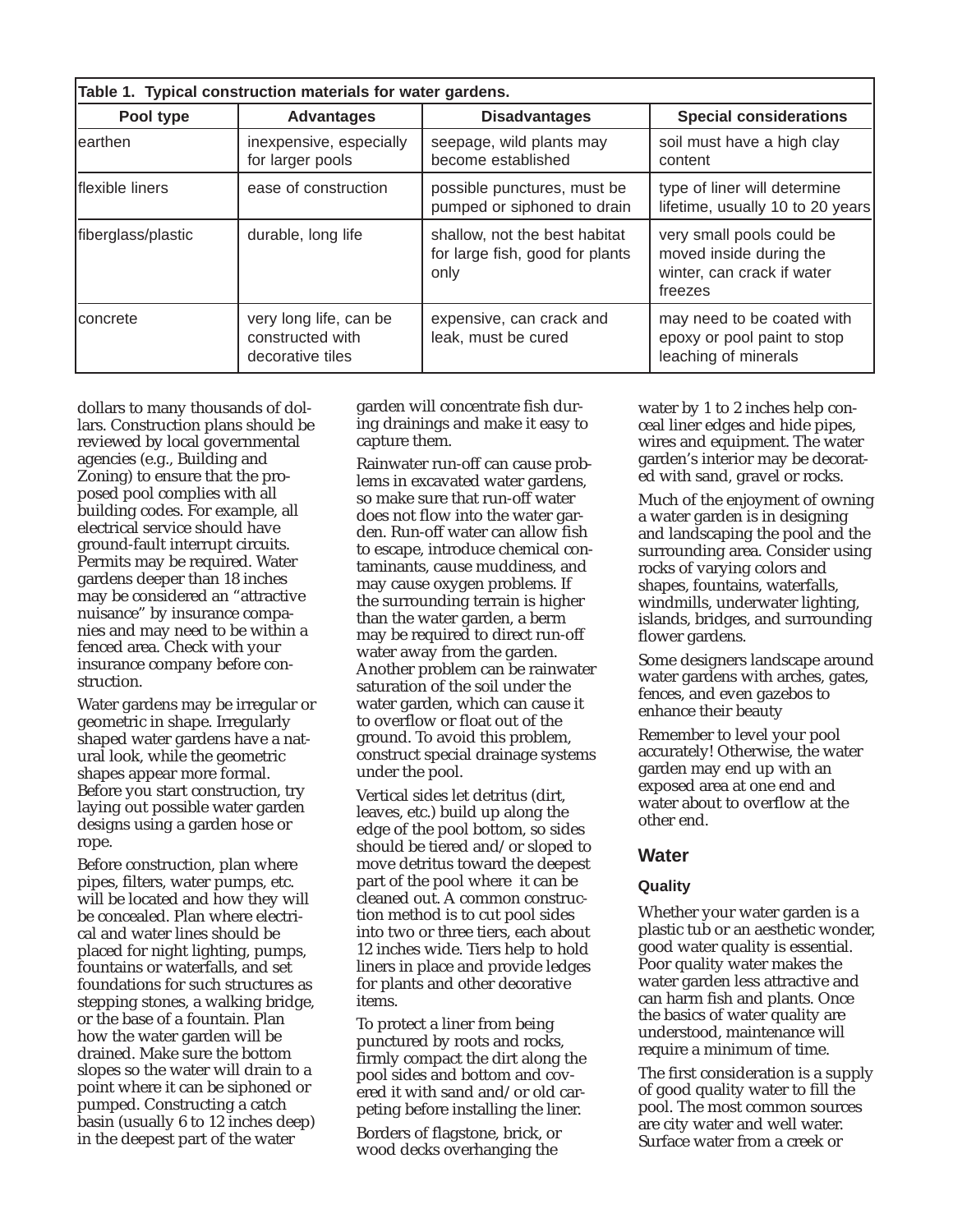

Water garden in a barrel.



A less formal water garden with natural materials and an irregular shape.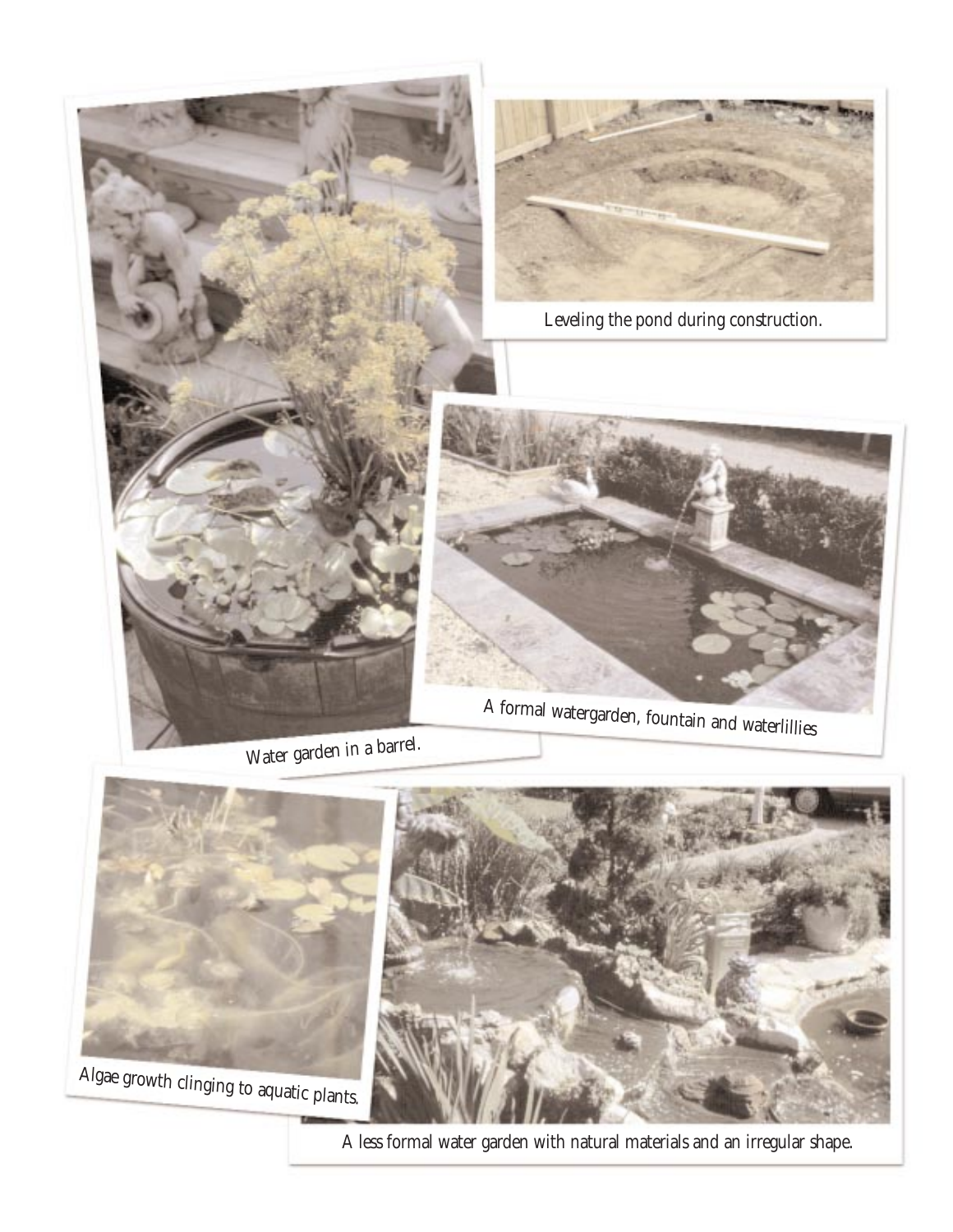pond is not recommended as it may contain contaminants, diseases and wild fish, any of which may harm the water garden's ecosystem. If city water is used it must be dechlorinated before adding fish and plants. One week of sunlight (or less, if aerated) will dechlorinate city water if the chlorine source is liquid or gaseous chlorine. If the chlorine source is chloramine, it is best removed by chemical dechlorination. Commercial dechlorinators made from sodium thiosulfate are available in liquid or pelleted forms from aquarium and water garden retailers.

Water quality factors to consider are dissolved oxygen, ammonia, nitrite, pH, alkalinity, hardness, carbon dioxide, and contaminants or pollutants (such as pesticides). These factors have different levels of importance to water gardens. For additional information on water quality see SRAC Publication 452.

The amount of oxygen that dissolves in water (D.O.) is very small and is measured in parts per million (ppm or mg/L). The amount of dissolved oxygen in a water garden can range from 0 ppm to more than 20 ppm. Oxygen dissolves directly into the water garden from the air if the water is agitated by wind, waterfalls, etc. Underwater plants also produce oxygen as a byproduct of photosynthesis. The amount of oxygen in the water will vary with the amount of agitation, the numbers of fish and plants, the time of day, and the water temperature. More oxygen can dissolve in cool water than in warm. As temperature increases in the summer, fish increase their metabolism, less oxygen can dissolve in the water, and respiration from decomposition is highest. All of this can lead to low dissolved oxygen, particularly at night when underwater plants are also using oxygen in respiration. Fish will become severely stressed at D.O. concentrations below 3 ppm and will die at a D.O. concentration of about 1 ppm. Mechanical aeration from waterfalls or fountains can maintain minimum D.O.

concentrations (and remove excess carbon dioxide).

Water garden nutrients come from fish feed, wastes, decomposing leaves and other types of organic matter, and from fertilizers applied to pool plants. In a well balanced water garden, plants will remove nutrients rapidly and suppress algal growth. If there are excessive nutrients algal growth is stimulated. Pool algae can be filamentous (stringy or hair-like) or planktonic (green water). Both types quickly become a nuisance by clinging to plants, decorations, etc., clouding the water, and restricting the view of fish and plants. Dense algal growths can deplete oxygen at night or during extended cloudy weather.

Periodic algal blooms are part of the natural cycle, particularly from fall to early spring when ornamental plants are not actively absorbing nutrients. Cleaning debris from the pool will help during these periods. If warm weather algal blooms occur, then over-stocking and over-feeding fish or over-fertilizing pool plants is usually the problem. Solutions include increasing the number of pool plants, adding bio-filters to remove excess nutrients, or flushing water through the pool to dilute nutrients and disperse algae.

Ammonia is the major nitrogen waste excreted by fish. Bacteria decompose ammonia to nitrite. Ammonia and nitrite are both toxic to fish but are seldom problems in water gardens. These compounds are normally removed from the water by pool plants that use them as nutrients. Ammonia and nitrite can become problems if fish are over-fed, plants are over-fertilized, or organic matter in the garden (e.g., leaves, dead plants, fish, etc.) decomposes rapidly. Excess ammonia and nitrite can be removed by biofiltration (see Filtration section), by flushing, or by adding bacterial water conditioners.

The pH of water is measured on a scale from 0 to 14, with 7 being neutral (<7=acidic, >7=basic). Water garden pH changes daily

because of plant photosynthesis and respiration of plants and other organisms. Fluctuation from 6.5 to 9 will not harm the water garden's ecology. A pH much above or below this range will stress or even kill fish. If the pH is shifting above or below this range, you will need to increase the water's alkalinity to buffer these fluctuations. Alkalinity can be increased by adding carbonates such as agricultural limestone, oyster shell, or bicarbonate of soda. An alkalinity of more than than 20 ppm is considered adequate, but 50 ppm or more is better (see SRAC Publication 464).

Water quality tests for D.O., ammonia, pH, alkalinity, and chlorine can be purchased at most water garden or aquarium suppliers. It is a good idea to have testing equipment available should problems arise.

#### **Filtration**

The water volume of the garden must be determined before you select a filter or pump, or perform any chemical treatment. For information on calculating area and volume of pools, see SRAC Publication 103.

**Not all water gardens need filtration**. Water gardens with lots of plants and a modest number fish should not need filtration. If a balance is maintained between the number of plants, the number of fish, and the amount of nutrients the water garden receives, then no other filtration should be necessary. However, keeping the proper balance is as much an art as a science. For this reason, many people become frustrated and opt for additional filtration.

There are two types of filters mechanical and biological. Mechanical filters remove or trap particles of dirt and organic matter. Leaf skimmers, foam filters, and settling basins are the most commonly used mechanical filters in water gardens. Sand filters and cartridge filters like those used in swimming pools or hot tubs are not recommended for water gardens because they clog quickly and are difficult to keep clean.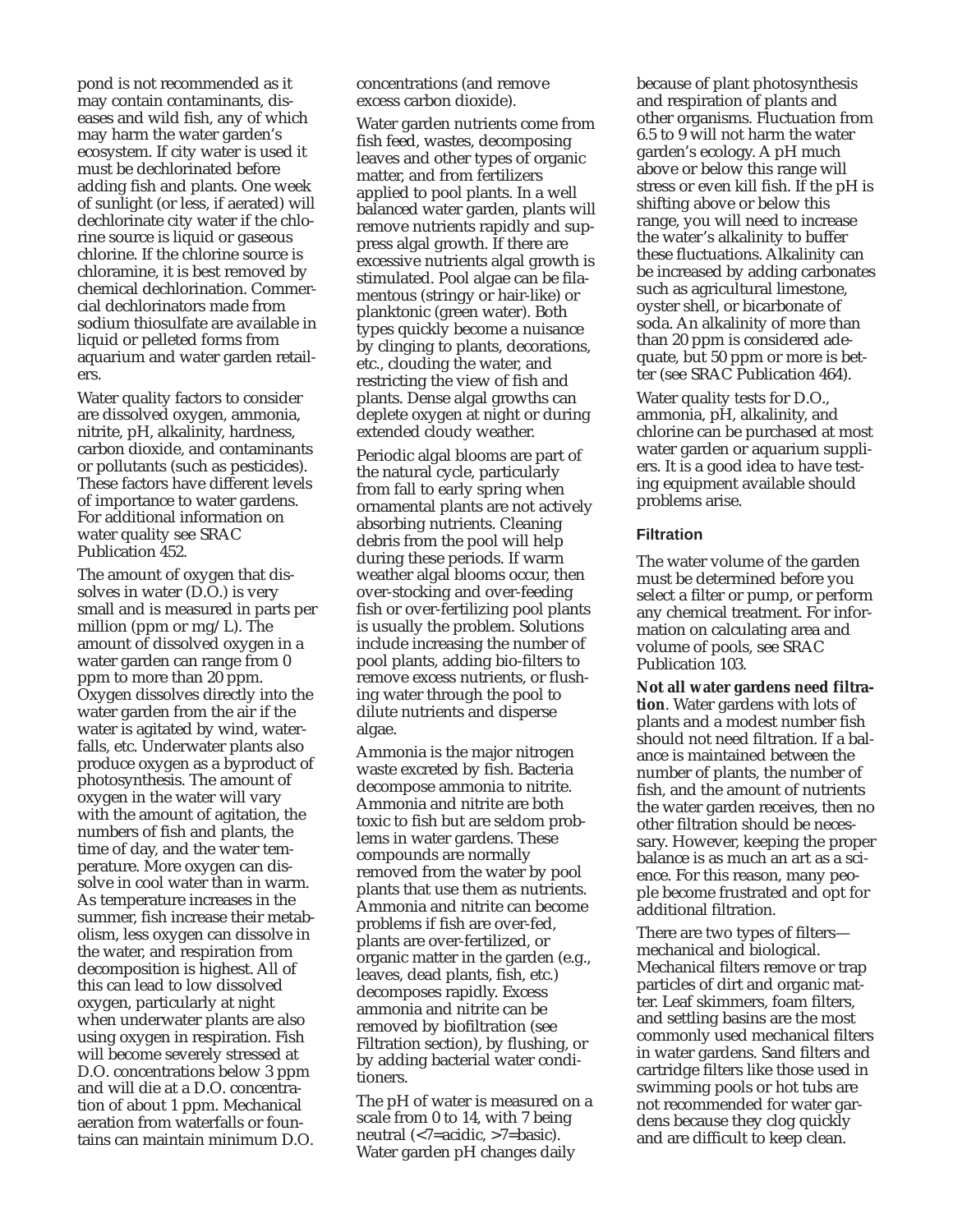Biological filters remove excess nutrients from fish wastes, fertilizers and decomposing organic matter. Bacterial bio-filters are popular for water gardens, particularly those in which fish are the major attraction. Bacterial bio-filters contain layers of gravel or coarse sand, plastic sheets or rings, mesh or foam, or some other material as a substrate on which bacteria grow. Bio-filters operate best in a pH of 7 to 8 and an alkalinity of >50 ppm. Adjustments of pH and alkalinity can make bio-filters more efficient. Bio-filters require little maintenance if properly designed.

Under-gravel filters, common in aquariums, are one of the simplest types of bio-filters. The gravel acts as a mechanical filter and is colonized by bacteria. Large gravel filters can be built into the water garden bottom or constructed as a stream bed outside the garden. Water is pumped from the pool over the gravel bed and back to the pool. The problem with gravel filters is that they become clogged with solids and require laborious cleaning.

A common type of in-pond filter uses plastic media and foam surrounding or connected to a submersible pump. It acts as both a mechanical and a biological filter (Fig. 1). The pump draws water through the filter media, trapping sediment and providing an area for bacteria to grow. With this type of filter, sediment must be removed periodically and the foam cleaned frequently. Other bio-filter designs can be found in aquaculture and water garden publications.

# **Fish**

#### **Stocking rate**

One common mistake is stocking too many fish. A water garden is suitable for fish only as long as it can supply adequate oxygen and decompose the wastes produced. The number of fish the water garden can support depends on factors such as the size of the water garden, size of the fish, temperature, amount of sunlight the water garden receives, whether or not aeration is provided, and how well the natural or artificial filtration system removes wastes. The following examples give stocking rates recommended by fish hobbyist magazines.

First, determine the water garden's surface area in square feet. An unaerated water garden can be stocked at up to one 12-inch fish (not including the tail) per 4.5 square feet of surface area. If the water garden is aerated with fountains or waterfalls, then stock up to one fish per 2 to 3 square feet. (Conservative water garden hobbyists suggest stocking only 6 inches of fish per 5 square feet of surface area or 8 to 12 inches of fish per 16.5 square feet of surface area.)

For example, if a water garden measures 9 feet by 15 feet, the surface area is 135 square feet. Dividing 135 square feet by 4.5 square feet (per 12 inches of fish) equals 30 units of 12 inches or 360 inches of fish total. The average adult koi carp is 18 inches long, so this 9 x 15 foot water garden can support 20 adult koi carp (360 inches  $\div$  18 inches each = 20 fish).



*Figure 1. In-pond mechanical/bio-filter.*

#### (Top exhibitors in Japan stock only 10 to 15 koi even in large water gardens.)

## **Types of fish**

Fish most commonly stocked in water gardens belong to either the goldfish or the koi family. There are numerous varieties of these fish.

References to goldfish are found in Chinese poetry as early as 1,000 A.D. The Chinese and Japanese nobility developed many of the varieties we see today from the original wild form. Today there are many varieties to choose from. Varieties with normal body structures are best for water gardens. These would include common goldfish, shubunkin (or calico), comet, and fantail. Varieties of fancy goldfish such as the nymph, fringetail, veiltail, lionhead, curled gill, and bubble-eyed goldfish are not well suited for outdoor water gardens because they are more vulnerable to predators.

Koi carp are descendants of the European common carp (*Cyprinus carpio*). Koi is a Japanese word meaning "love" and koi giving in Japan has much the same meaning as flower giving in the West. Koi have been bred in Japan since at least 300 A.D. and are a popular ornamental fish because of their wide variety of colors and color patterns. Each color and pattern combination is given a distinctive Japanese name. Prized koi have bright, intense colors, sharp color definitions, and distinctive arrangements of markings. Koi with exceptional coloration and patterning can be valued at thousands of dollars. Koi can grow quite large and sometimes live for 60 or 70 years. These fish can truly be lifelong pets.

#### **Acclimating the fish at stocking**

Before purchasing fish be sure that they appear healthy (see Disease section). Fish must be stocked correctly if they are to remain healthy. It is necessary to acclimate the fish to the temperature and pH of the water garden. To do this, float the transport bag containing the fish in the water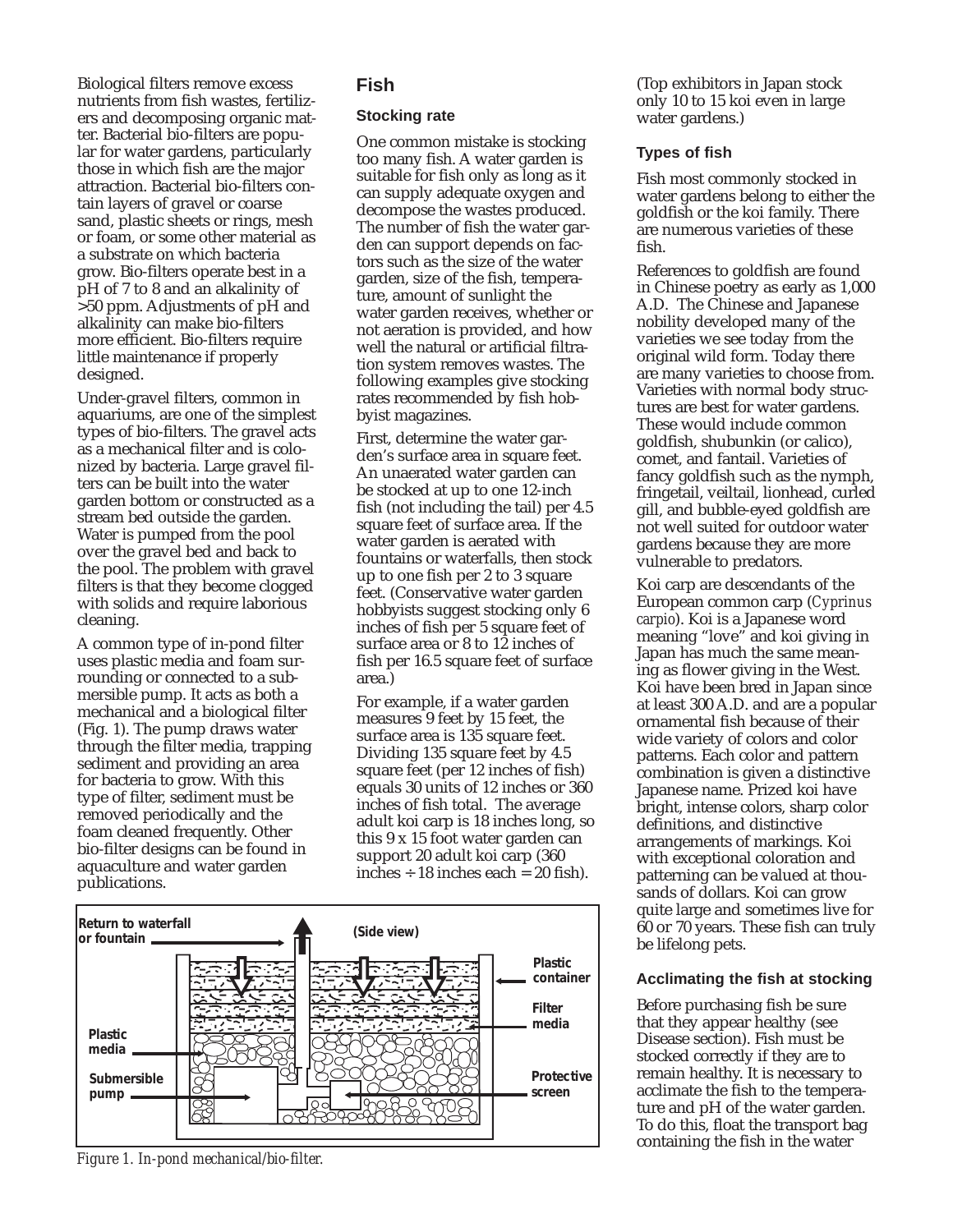garden for 10 to 15 minutes. **Keep the bag out of direct sunlight.** A plastic bag acts like a magnifying glass and will rapidly heat the water inside. Next open the bag and slowly splash water from the water garden into the bag. Check the water temperature in the bag and water garden with a thermometer or your fingers. Once the water temperatures are the same or within 2 or 3o F, release the fish into the water garden. It is best to dip the fish out of the bag and not add transport water to the pool. The fish should swim and behave normally.

#### **Feeding fish**

Over-feeding fish is one of the most common problems in water gardens. Fish can be fed for either growth or maintenance. If you want fish to grow rapidly then you must either stock fewer fish or increase the water garden's filtering capacity. Once fish have reached the desired size, feeding should be reduced to a maintenance ration.

Feeding rates can be estimated by approximating fish weight based on their length (Table 2). A feeding rate of about 3 percent of total fish weight per day during warm weather (water temperature above 70o F) will promote rapid growth (Table 3). Maintenance feeding is calculated as 1 percent of fish weight, fed only 5 days per week. Remember, a maintenance diet is meant to sustain the fish and keep them healthy. Fish usually grow a little even on a maintenance diet because of the abundance of natural food organisms in a water garden.

Fish should consume feed quickly (within 5 minutes) in warm weather. Never feed more than the fish will eat within 15 minutes. If the fish do not consume all the food within 15 minutes you are over feeding or the fish are under stress and/or have a disease. Reduce the amount you feed when water temperature is high than 90° F. At high temperatures fish do not feed well and are easily stressed by poor water quality. Feeding activity also declines when temperatures drop

because fish metabolism decreases. Fish do not feed at water temperatures below 45o F. Uneaten feed can create water quality problems. **It is a good practice to remove uneaten feed.**

If fish grow too large for the pool's carrying capacity, remove some of them to prevent problems such as heavy algal blooms, diseases, and/or oxygen depletions.

# **Aquatic plants**

Aquatic plants not only add beauty to a water garden but are also effective filters and nutrient absorbers. Plants such as sagittaria or anacharas (elodea) come in a bunch and are submerged into the garden in areas where there is water movement. These plants multiply quickly, filtering and oxygenating the water. Plants such as water lilies, reeds, lotus and primrose are submerged in their pots to the proper depth. Plants such as hyacinths float with roots free in the water to absorb nutrients.

Choose plants that will not drop debris into the water garden, because organic matter can clog filters and deplete oxygen as it decays. Many tropical aquatic plants such as hyacinths and tropical lilies won't survive winter freezes and must be brought indoors. Hardy aquatic plants such as native water lilies and water iris are winterized by cutting off old growth and placing their pots in the bottom of the water garden (below the freeze line). Check with the ornamental plant dealer as to the best care for your plants.

Plants are best potted in plastic buckets, pans or baskets. Baskets lined with burlap or similar material effectively hold soil around the plant roots but also allow plants to absorb nutrients from the water. Plants should be potted in a heavy clay soil, free of organic matter, fertilizers and pesticides. Fertilizers used in water gardens should be slow-release pellet formulations developed especially for aquatic application. Place fertilizers deep within the rootball to prevent leaching of

nutrients into the water and do not overfertilize.

A good rule-of-thumb is to use floating plants or other plants that closely shade the water to cover 50 to 75 percent of the pond's surface. These plants limit sunlight reaching the water and the pool bottom, thus suppressing algal growth. Plants with floating leaves, such as water lilies, should be in a quiet, undisturbed area of the pool away from waterfalls and fountains. Submerged plants such as anacharas should be planted at one bunch per 2 to 3 square feet of pool surface. Usually 6 to 12 bunches are planted in a single pot. Little fertilization is needed for submerged plants.

Many people construct water gardens for the beauty and variety of aquatic plants and do not stock fish at all. If both are desired, then aquatic plants may need to be protected from plant-eating fish such as koi carp. Wire or plastic net enclosures work well. Feeding fish several times a day also reduces the amount of plant matter they eat.

Many plants used in water gardens are exotic or nonindigenous species, often purchased by mail order. Remember that it is illegal to possess certain nonindigenous plants in some states because of the threat they pose to the natural environment. Check with your state Game and Fish or Natural Resource agency for lists of restricted aquatic species before planting your water garden.

# **Problems**

#### **Algae control**

If algae starts to cut down on visibility, the natural tendency is to treat with herbicides. This is not a good idea as herbicides can kill fish if not applied properly or if the dead, decaying algae depletes oxygen. Herbicides also can harm the decorative aquatic plants in the water garden. A heavy algal bloom is usually a sign that there are too many nutrients in the water. To treat the problem, you can flush with fresh water, reduce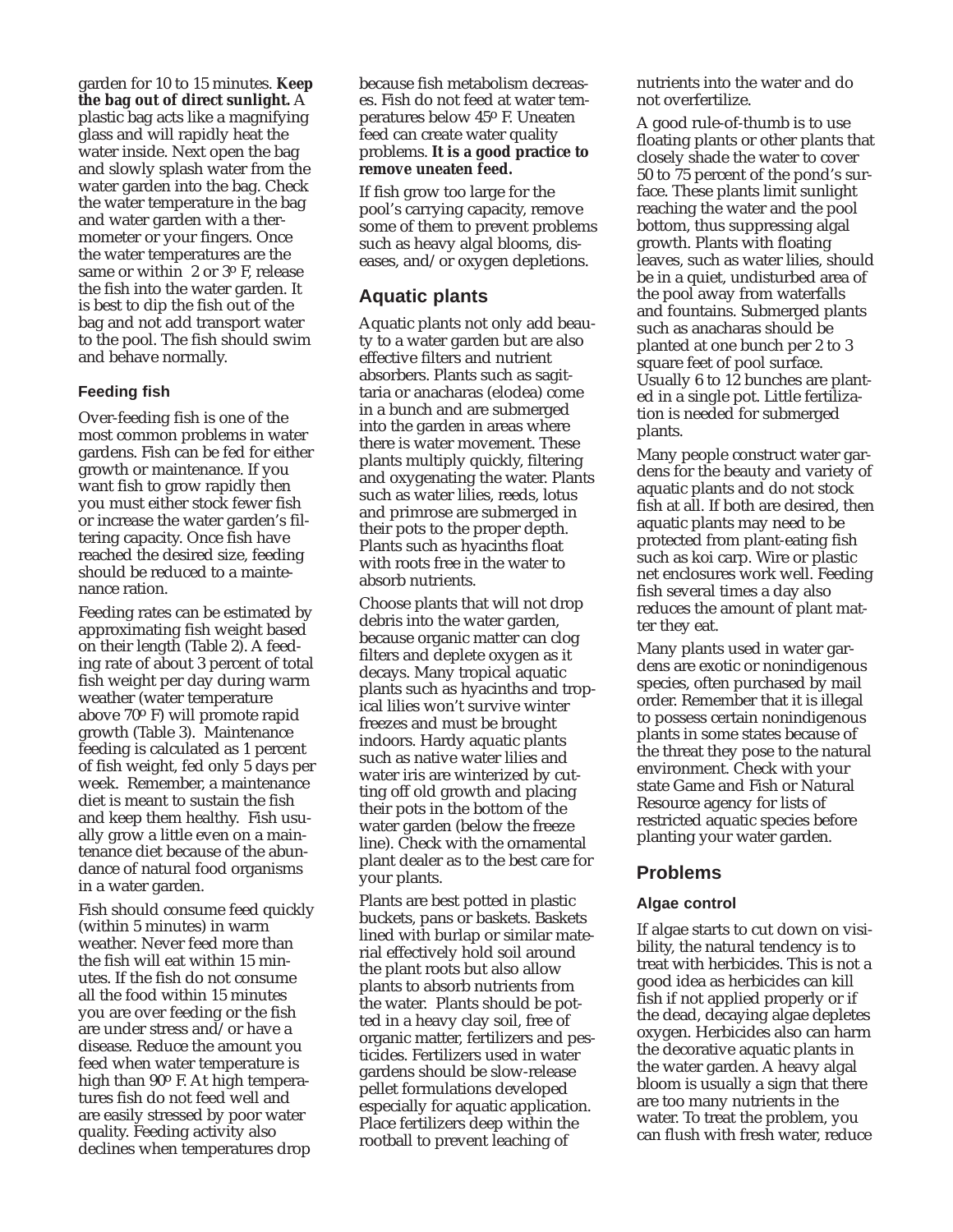| Table 2. Approximate length to weight relationships for carp and goldfish. |                                |                                     |                                |                                     |  |  |
|----------------------------------------------------------------------------|--------------------------------|-------------------------------------|--------------------------------|-------------------------------------|--|--|
| <b>Total</b>                                                               | Carp                           |                                     | <b>Goldfish</b>                |                                     |  |  |
| length<br>(inches)                                                         | weight per 10 fish<br>(pounds) | individual weight<br>(ounces/grams) | weight per 10 fish<br>(pounds) | individual weight<br>(ounces/grams) |  |  |
| $\overline{2}$                                                             | 0.08                           | 0.13/3.6                            | 0.05                           | 0.08/2.3                            |  |  |
| 2.5                                                                        | 0.14                           | 0.22/6.4                            | 0.09                           | 0.14/4.1                            |  |  |
| 3                                                                          | 0.22                           | 0.35/10                             | 0.17                           | 0.27/7.7                            |  |  |
| 3.5                                                                        | 0.33                           | 0.53/15                             | 0.25                           | 0.40/11.3                           |  |  |
| $\overline{4}$                                                             | 0.47                           | 0.75/21.3                           | 0.40                           | 0.64/18.1                           |  |  |
| 4.5                                                                        | 0.65                           | 1.04/29.5                           |                                |                                     |  |  |
| 5                                                                          | 0.85                           | 1.36/38.6                           |                                |                                     |  |  |
| 5.5                                                                        | 1.09                           | 1.74/49.4                           |                                |                                     |  |  |
| 6                                                                          | 1.37                           | 2.19/62.1                           |                                |                                     |  |  |
| 6.5                                                                        | 1.67                           | 2.69/75.8                           |                                |                                     |  |  |
| $\overline{7}$                                                             | 2.06                           | 3.29/93.4                           |                                |                                     |  |  |
| 7.5                                                                        | 2.47                           | 3.95/112.4                          |                                |                                     |  |  |
| 8                                                                          | 2.93                           | 4.69/132.9                          |                                |                                     |  |  |
| 8.5                                                                        | 3.44                           | 5.50/156.0                          |                                |                                     |  |  |
| 9                                                                          | 3.99                           | 6.38/181.0                          |                                |                                     |  |  |
| 9.5                                                                        | 4.60                           | 7.36/208.7                          |                                |                                     |  |  |
| 10                                                                         | 5.27                           | 8.43/239.1                          |                                |                                     |  |  |
| 11                                                                         | 6.77                           | 10.83/307.1                         |                                |                                     |  |  |
| 12                                                                         | 8.51                           | 13.62/386.0                         |                                |                                     |  |  |
| 13                                                                         | 10.50                          | 16.80/476.2                         |                                |                                     |  |  |
| 14                                                                         | 12.76                          | 20.42/578.8                         |                                |                                     |  |  |
| 15                                                                         | 15.74                          | 25.18/714.0                         |                                |                                     |  |  |
| 16                                                                         | 19.03                          | 30.45/863.2                         |                                |                                     |  |  |
| 17                                                                         | 22.96                          | 36.7/1042.5                         |                                |                                     |  |  |
| 18                                                                         | 27.47                          | 44.0/1246.0                         |                                |                                     |  |  |
| 19                                                                         | 32.33                          | 51.7/1466.5                         |                                |                                     |  |  |
| 20                                                                         | 37.76                          | 60.4/1712.8                         |                                |                                     |  |  |

feeding or fertilization, add more aquatic plants or bacterial water conditioners, and/or reduce the number of fish in the water garden.

Some water gardeners like to add snails in an attempt to control algae. A word of caution: Many snail species reproduce rapidly and will feed on, and damage, desirable plants as they become overpopulated. Many snail species will migrate from the water garden and spread to other water sources. Some snail species are exotics and should not be allowed to escape into the natural environment. If you want snails, pick the species carefully.

#### **Controlling fish reproduction**

Another common problem in water gardens is fish reproduction. Over-population of fish will limit their growth, jeopardize their health, and degrade water quality. Many fish eggs and fry may be eaten by the larger pool fish and aquatic insects, but if only a few survive the water garden will become over-populated. One biological control method is to stock one sunfish (e.g., bluegill). Sunfish are voracious and aggressive enough to eat all fish eggs and fry in most water gardens. Most sunfish are also quite attractive and will not grow too large.

#### **Fish diseases**

Fish diseases are almost always preceded by stress, which has a wide variety of causes. Signs of stress or disease are easy to spot and watching for them should become a part of routine water garden maintenance. Common stress/disease signs are: reduced or no feeding; piping (sucking air at the surface); flashing (quickly turning sideways and rubbing on objects); whirling; shredded fins; and visible sores or discolorations. There are more than 100 known diseases and parasites that can infect most species of fish. Fish diseases can be diagnosed by a qualified fish diagnostician or veterinarian with fish disease